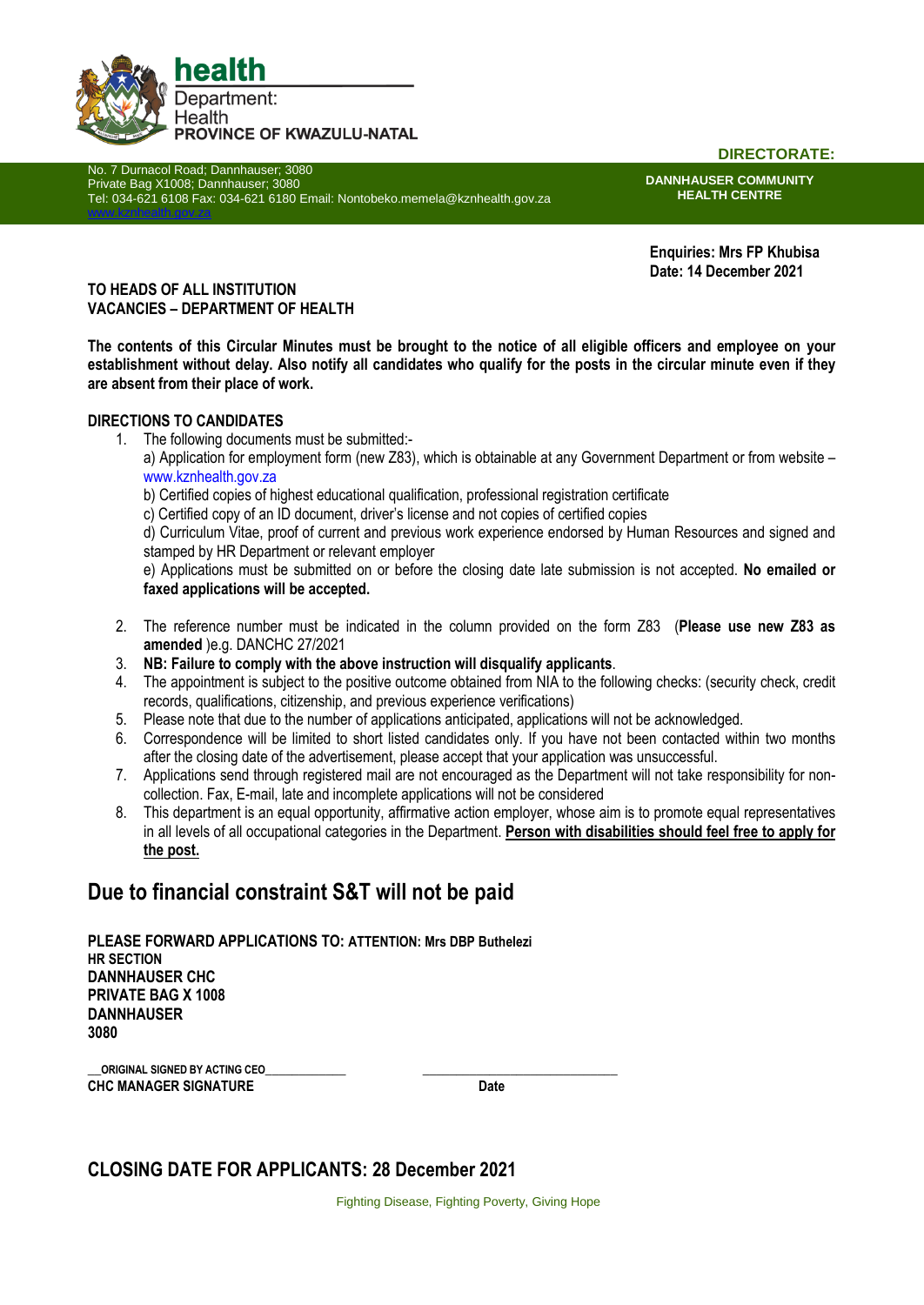| <b>POST</b>            | : PROFESSIONAL NURSE - SPECIALITY                                                                                |
|------------------------|------------------------------------------------------------------------------------------------------------------|
| <b>REFERENCE</b>       | : DANCHC 27/2021                                                                                                 |
| <b>CLUSTER</b>         | : Maternity                                                                                                      |
| <b>CENTRE</b>          | : Dannhauser Community Health Centre                                                                             |
| NO OF POSTS : 01       |                                                                                                                  |
| <b>SALARY</b>          | : Grade 1: R 388 974.00 - R 440 939.00 per annum<br>Grade 2: R 478 404.00 - R 588 390.00 per annum               |
| <b>Other benefits:</b> | - $13^{th}$ Cheque<br><b>Medical Aid (Optional)</b><br>Housing Allowance: Prescribed requirements to be met<br>۰ |
|                        |                                                                                                                  |

- **Inhospitable Area Allowance: 8%**

### **MINIMUM REQUIREMENTS FOR THE ABOVE POST:-**

- Standard 10 or Grade 12
- Proof of current registration with SANC (2021)
- Diploma/Degree in General Nursing PLUS Midwifery; PLUS
- One year post-basic Advanced Midwifery qualification accredited with SANC

#### **GRADE 1**

 Minimum of 4 years appropriate/recognizable experience in nursing after registration as Professional Nurse with SANC

**GRADE 2**

- A minimum of 14 years appropriate/recognizable experience in nursing after registration as a Professional Nurse with SANC in General Nurse
- At least 10 years of the period referred to the above must be appropriate/recognizable experience in the specific specialty after obtaining the 1 year post-basic qualification in Advanced Midwifery.
- Registration with South African Nursing Council as the General Nurse and Midwife

NB: All shortlisted candidates will be required to submit proof of work experience endorsed and stamped by the employer/s prior to the date of the interview.

#### **KNOWLEDGE, SKILLS, TRAINING AND COMPETENCIES REQUIRED:-**

- Experience in maternity department
- Knowledge of nursing care process and procedures and other legal framework
- Basic knowledge of Public Service Regulations
- Disciplinary code, Human Resource Policies; hospital generic and specific policies.
- Leadership, supervisory and good communication skills.
- Team building and cross cultural awareness
- Conflict management and negotiation skills.

#### **KEY PERFORMANCE AREAS:-**

- Provision of quality patient care through setting of standards, policies and procedures.
- To provide nursing care that lead to improved service delivery by upholding Batho Pele principles and Patient's rights.
- Ensure and advocate for the provision and supervision of patient's needs
- Improve perinatal mortality and morbidity through implementation of priority programmes; e.g. EMTCT, CARMA, MBFI and ESMOE
- Provide and manage all resources within the unit cost effectively and ensure optimum service delivery.
- Provide quality nursing care for patients with obstetric emergencies
- Ensure the provision of a safe and therapeutic environment for patients, staff and public through implementation of Infection Control and Prevention, Occupational Health and Safety Act and prevention of medico/legal risks.
- Create and maintain complete and accurate patient records and registers.
- Ensure the provision of accurate statistical information for data management.
- Assist in the Implementation of National Core Standards and IDEAL Clinic
- Provide adequate and health education, awareness and involved in campaigns.
- Promote women's, mother and child health.
- Advocate for the Nursing Profession by promoting Professionalism and Nursing Ethics.

### **ENQUIRIES: Mrs M Ntseki : 034 – 621 6119**

### **PREFERENCE WILL BE GIVEN TO AFRICAN MALE**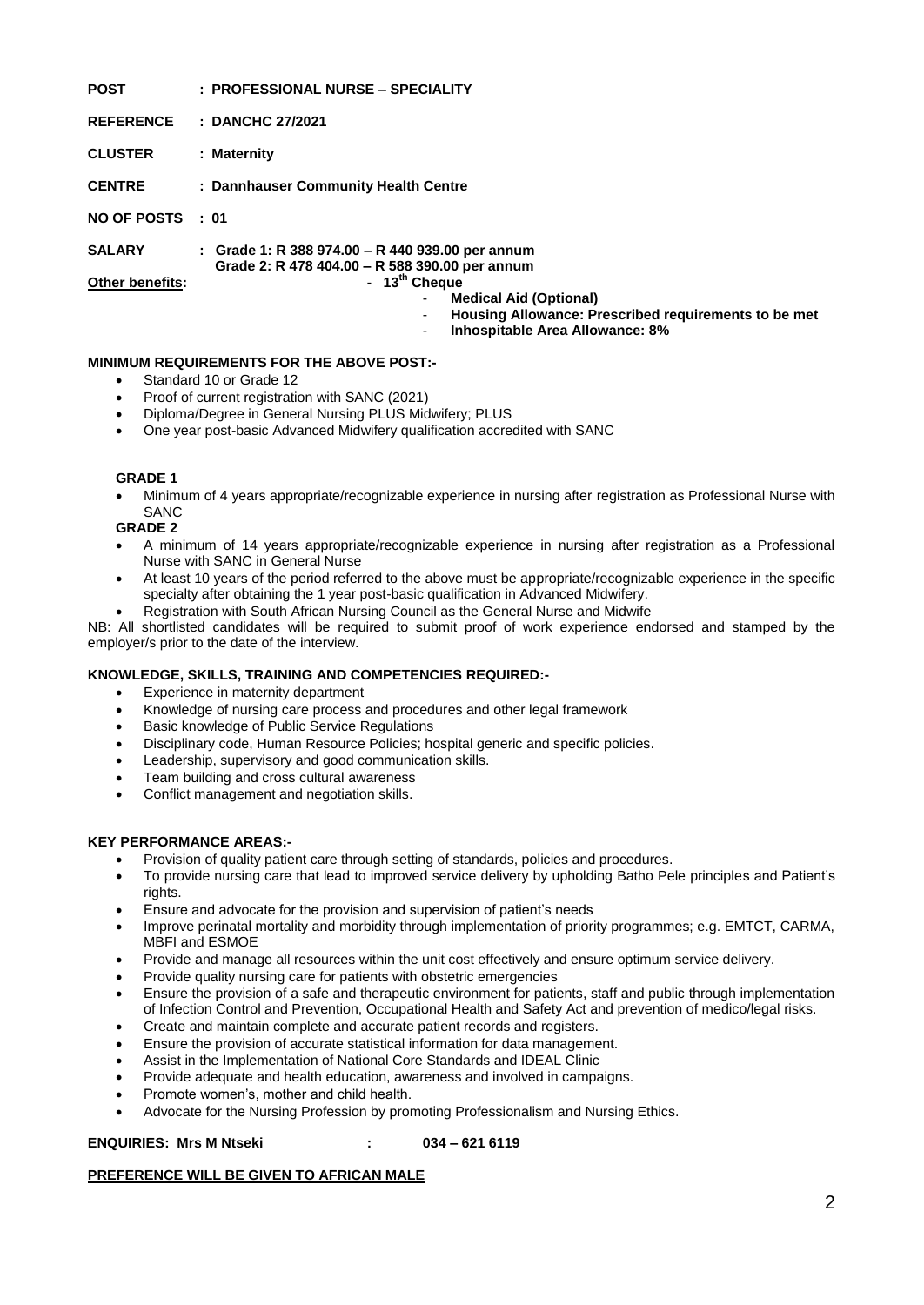| <b>POST</b>            |   | <b>OPERATIONAL MANAGER NURSING (NIGHT DUTY SERVICES)</b> |
|------------------------|---|----------------------------------------------------------|
| NO OF POSTS            | ÷ | 01                                                       |
| <b>EQUITY TARGET :</b> |   | <b>African Male</b>                                      |
| <b>INSTITUTION</b>     | ÷ | <b>DANNHAUSER CHC</b>                                    |
| <b>REFERENCE</b>       | ÷ | <b>DANCHC 28/2021</b>                                    |
| <b>SALARY</b>          | ÷ | R571 242 .00- R642 933.00 per annum                      |
|                        |   |                                                          |

### **OTHER BENEFITS** :

• 13th Cheque /Service Bonus

| Medical Aid          | Optional                                   |
|----------------------|--------------------------------------------|
| Homeowners Allowance | Employee must meet prescribed requirements |

• Inhospitable Allowance : 8%

### **MINIMUM REQUIREMENTS**

- Standard 10 or Grade 12
- Basic R425 qualification (i.e. degree/diploma in General Nursing) or equivalent qualification that allows registration with SANC as a Professional Nurse
- Post basic qualification with duration of at least 1 year in curative skills in Primary Health Care accredited with SANC.
- Current registration with SANC as a Professional Nurse.
- A minimum of 9 years appropriate / recognizable nursing experience after registration as Professional Nurse with the SANC in General Nursing.
- At least 5 years of the period referred to above must be appropriate/recognizable experience after obtaining the 1 year post-basic qualification in the relevant specialty.
- Proof of current and previous work experience endorsed and stamped by Human Resource (Certificate of service and service record) must be attached.

### **KNOWLEDGE, SKILLS, TRAINING AND COMPETENCIES REQUIRED:**

- Knowledge of nursing care process, procedures and other legal framework.
- Basic knowledge of public service regulations.
- Disciplinary code, human resources policies hospital generic and specific policies.
- Leadership, supervisory and good communication skills.
- Good report writing and facilitation skills.
- Team building and cross cultural awareness.
- Conflict management and negotiation skills.

### **KEY PERFORMANCE AREAS:**

- Facilitate provision of comprehensive package of service at PHC level including priority programmes and Quality improvement Programmes.
- Develop clinic Operational Plan, monitor the implementation and submit progress reports.
- Participate in clinical audits in the facility and ensure implementation of the quality improvement plans supported by string work ethics.
- Ensure proper control and effective utilization of all resources including HR, Financial, vehicles and exercise care over government property at night.
- Supervise and ensure the provision of an effective and efficient care through adequate nursing care at night.
- Ensure Batho Pele principles, National Core Standards and Ideal Clinic priorities are implemented.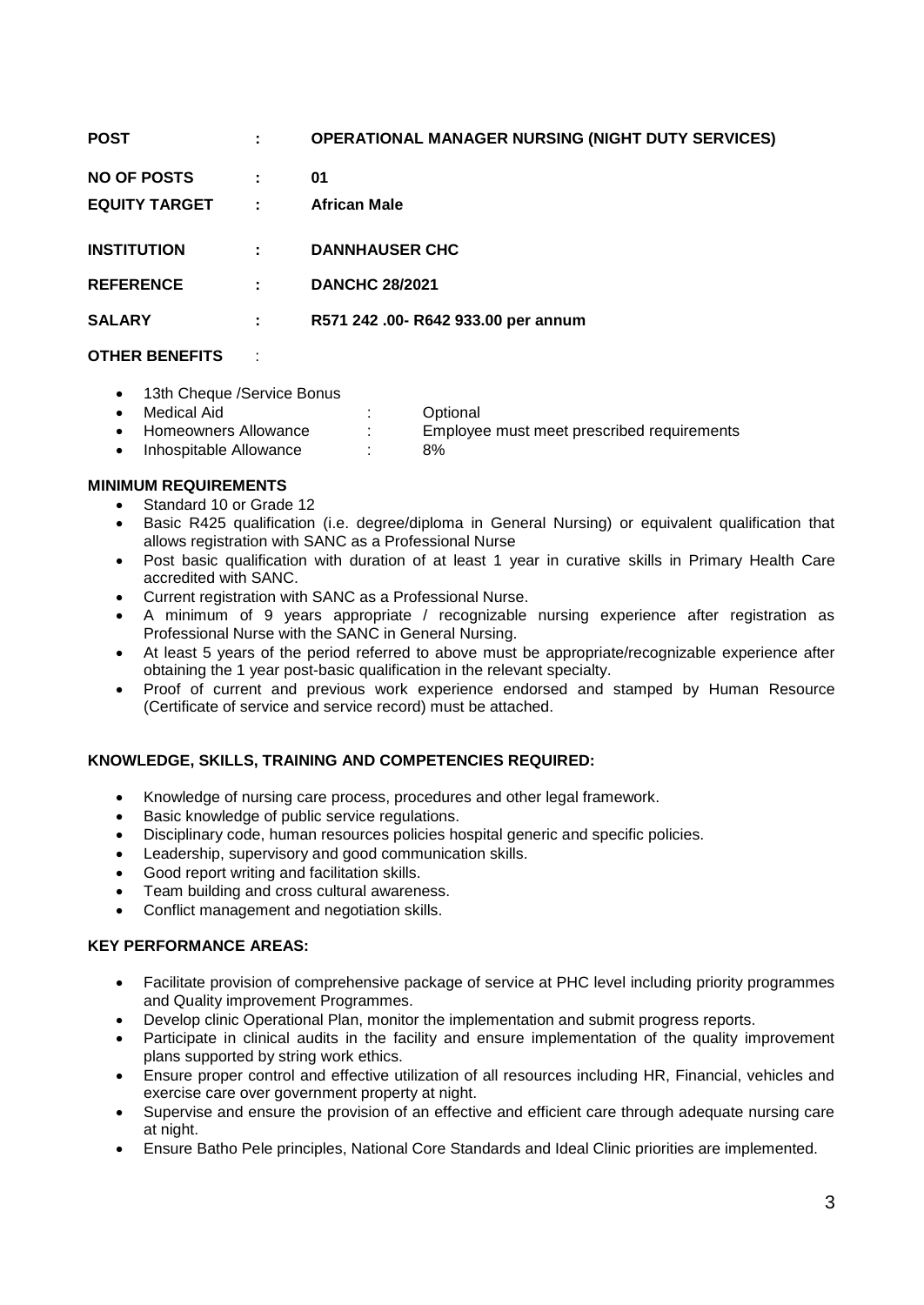- Provide safe therapeutic environment that allows for practice of safe nursing care as; aid down by Nursing Act, Occupational Health and Safety Act.
- Ensure adverse event reporting as per protocol.
- Compile monthly, quarterly statistics and other reports.

**ENQUIRIES: Mrs M Ntseki : 034 – 621 6119**

**CLOSING DATE: 28 December 2021**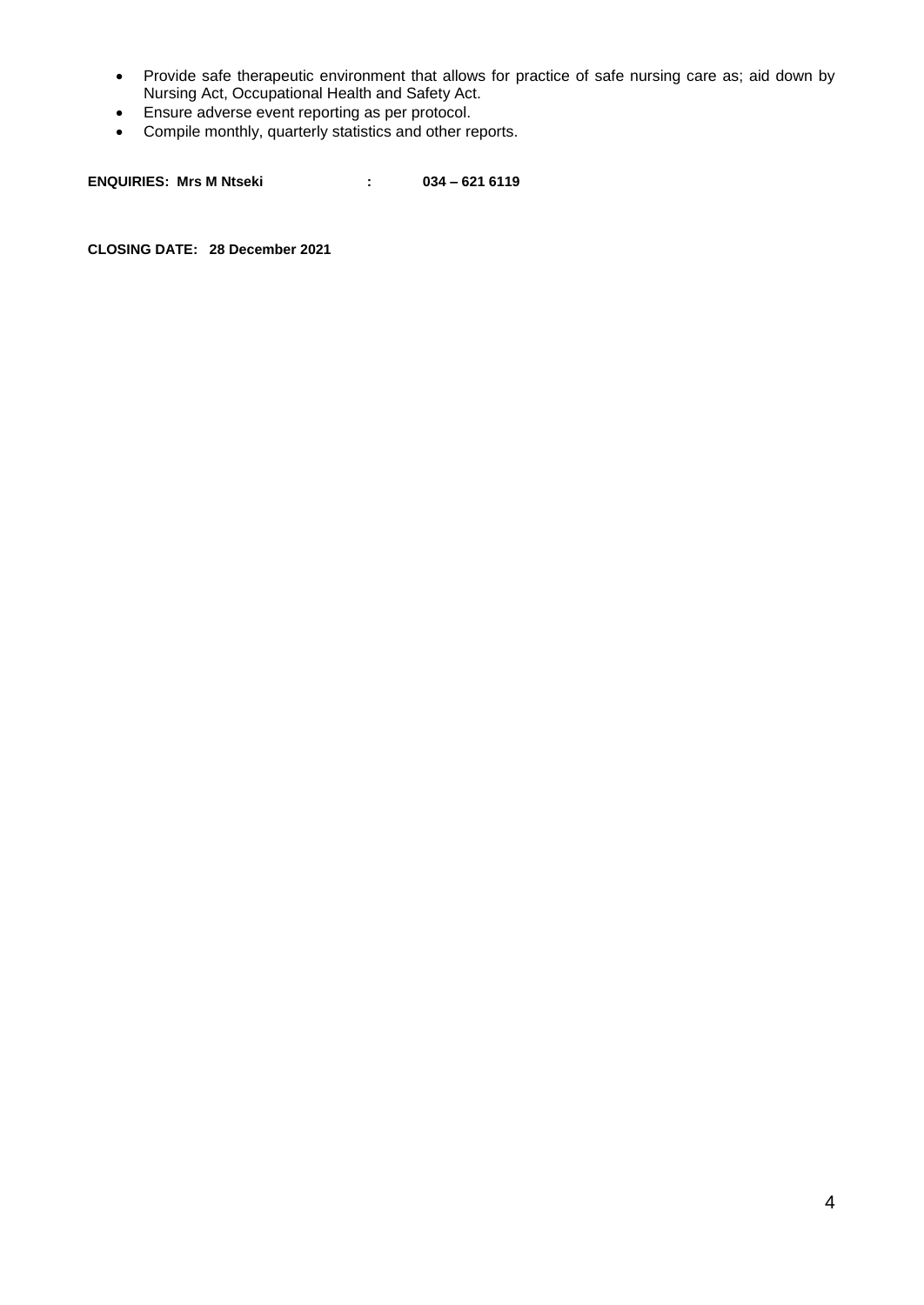#### **POST : CLINICAL NURSE PRACTITIONER (SL9)**

**REFERENCE : DANCHC 29/2021**

**NO OF POST : 01**

**SALARY : GRADE 1 R 388 974.00 – R 450 939.00 per annum**

**EXPERIENCE : A minimum of 4 years appropriate /recognisable experience in nursing after registration as Professional Nurse with SANC in General Nursing**

**SALARY : GRADE 2 R 478 404.00 – R 588 390.00 per annum**

**EXPERIENCE : A minimum of 14 years appropriate /recognisable experience in nursing after registration as Professional Nurse with SANC in General nursing, of which at least 10 years must be Appropriate /recognisable experience after obtaining the one year post basic qualification in Primary Health Care**

**CENTRE : DURNACOL CLINIC**

**Other benefits : 13th Cheque, Medical Aid (Optional) and Housing allowance: Prescribed requirements to be met**

#### **MINIMUM REQUIREMENTS:**

- Grade 12(Senior Certificate), Standard 10/ or National Certificate plus basic R 425 qualification i.e. Degree/Diploma in nursing or equivalent qualification that allows registration with SANC as a Professional Nurse.
- Post Basic qualification with the duration of at least 1 year in Curative Skills in Primary Health Care accredited with the SANC.
- Current registration with SANC as Professional Nurse and Primary Health Care and a minimum of 4 years appropriate /recognisable experience after registration as Professional Nurse in General Nursing.

#### **NB: Applicants are required to submit proof of current and previous work experience/ Certificate of Service endorsed and stamped by Human Resources**

### **KNOWLEDGE, SKILLS, TRAINING AND COMPETENCIES REQUIRED FOR THE POST**

- Relevant legal framework such as Nursing Acts, Occupational Health and Safety Act, Batho Pele and Patient's Rights Charter, Labour Relations etc. Disciplinary code, human resources policies, hospital generic and specific policies.
- Sound knowledge of the National Core Standards (OHSC) and Data Management.
- Sound knowledge of the health programmes run at the PHC level.
- Ability to relieve in the service areas. Co-ordination and planning skills.
- Team building and supervisory skills. Good communication and problem solving skills.
- Knowledge of all applicable legislation guidelines and policies related to nursing principles. Good interpersonal relationship and listening skills.

### **KEY PERFOMANCE AREAS**

- Implement and advocate for programmes initiative for clients and the community served by the clinic.
- Supervision of patients and provision of basic needs e.g. oxygen availability, nutrition, elimination, fluids and electrolyte balance, safe and therapeutic environment in the clinic.
- Ensure proper usage and understanding of relevant guidelines, policies and protocols e.g. IMCI, EDL booklet etc. Ensure clinical intervention to clients including proper administration of prescribed medication and ongoing observation of patients in the clinic.
- Implement health programmes within the PHC package, monitor performance and outcomes against the set targets by the Department and act on deviations.
- Ensure accurate data generation/ collection, verification and submission to FIO timeously.
- Motivate staff regarding development in order to increase level of expertise and assist patients to develop sense of care.
- Ensure effective implementation of National Core Standards (OHSC) and Ideal Clinic Realisation.
- Demonstrate effective communication with patients, supervisors and other clinicians, Including report writing.
- Assist Operational Manager with overall management and necessary support for effective functioning in the clinic. Work as part of a multi-disciplinary team to ensure good Nursing Care in the clinic.